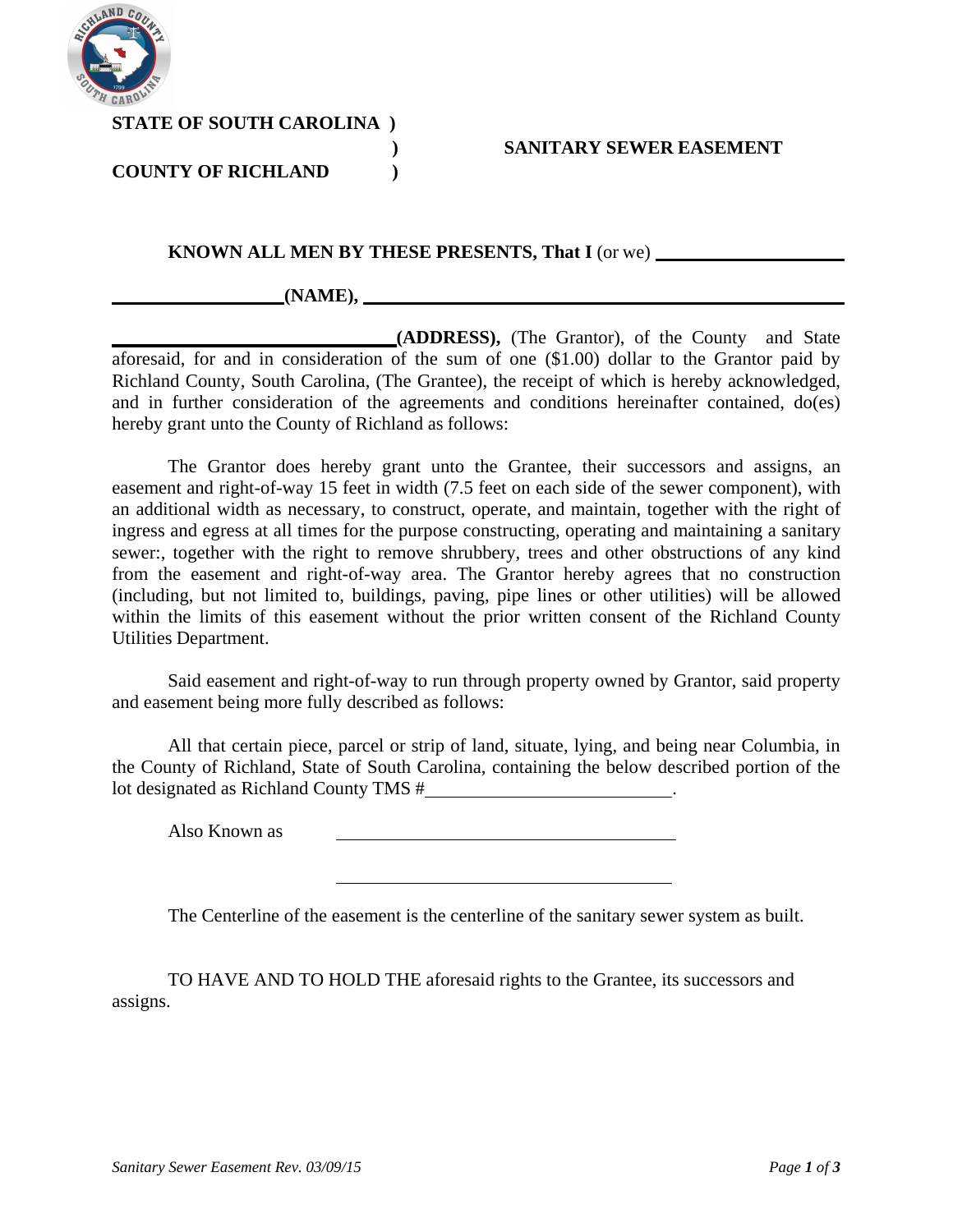

And the Grantor(s) warrants that he/she is the lawful owner of the said property, has the right to convey the same, and that the property is free and clear of any and all liens and encumbrances of whatsoever kind or nature, except those which have been subordinated as set forth herein.

And the Grantor(s) agrees to warrant and forever defend the above Grantee rights against themselves, their heirs and successors in interest, and against every person whomsoever lawfully claiming or to claim the same, or any part thereof.

IN WITNESS WHEREOF, we have hereunto set our hands and seal this day of  $\overline{\phantom{a}}$ , 20

WITNESSES: GRANTOR(S):

## **STATE OF SOUTH CAROLINA )**

**COUNTY OF RICHLAND ) (AS TO GRANTOR)**

# **) PROBATE**

PERSONALLY appeared before me the undersigned witness, who after being duly sworn, deposes and says that s/he saw the within named **Grantor**, sign, seal and as her/his act and deed, deliver the within written instrument for the uses and purposes therein mentioned, and that s/he with the other witness whose name appears above, witnessed the execution thereof.

Witness

SWORN to and subscribed before me This day of , 20 .

Notary Public for South Carolina My Commission Expires: